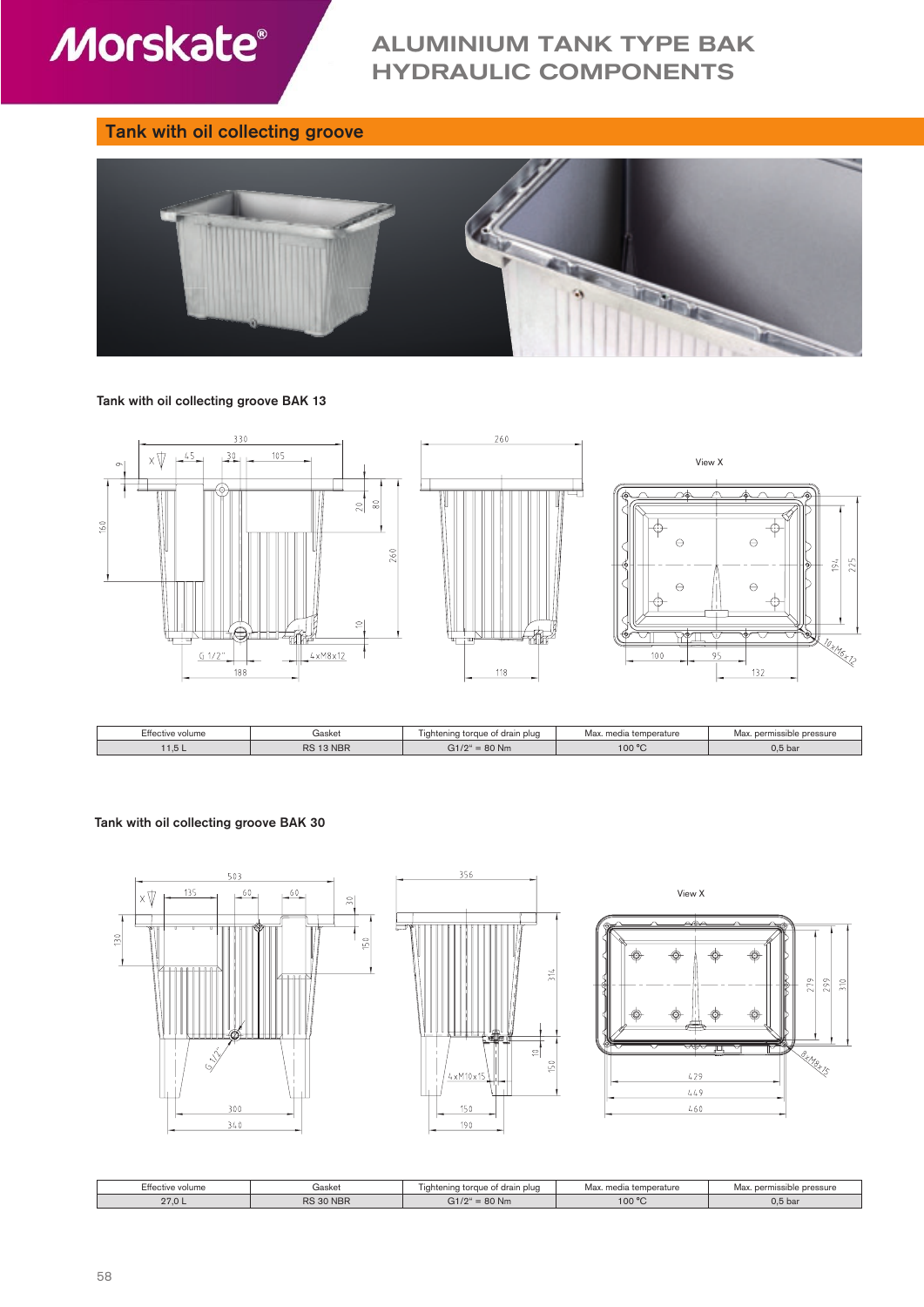## Tank with oil collecting groove BAK 44



## Tank with oil collecting groove BAK 70







| EH.<br>∵tıve volume | Gasket                | plud<br>Liahtenina tc<br>drain | Max<br>med<br>. temperature | :SSUre<br><b>DOPPOIL</b><br>Ma <sup>,</sup> |
|---------------------|-----------------------|--------------------------------|-----------------------------|---------------------------------------------|
| $\sim$<br>ರಿ        | RS<br>00100<br>'' NBN | 80 Nm<br>$\sim$ $+104$         | 100 °C                      | 0.5 <sub>bar</sub>                          |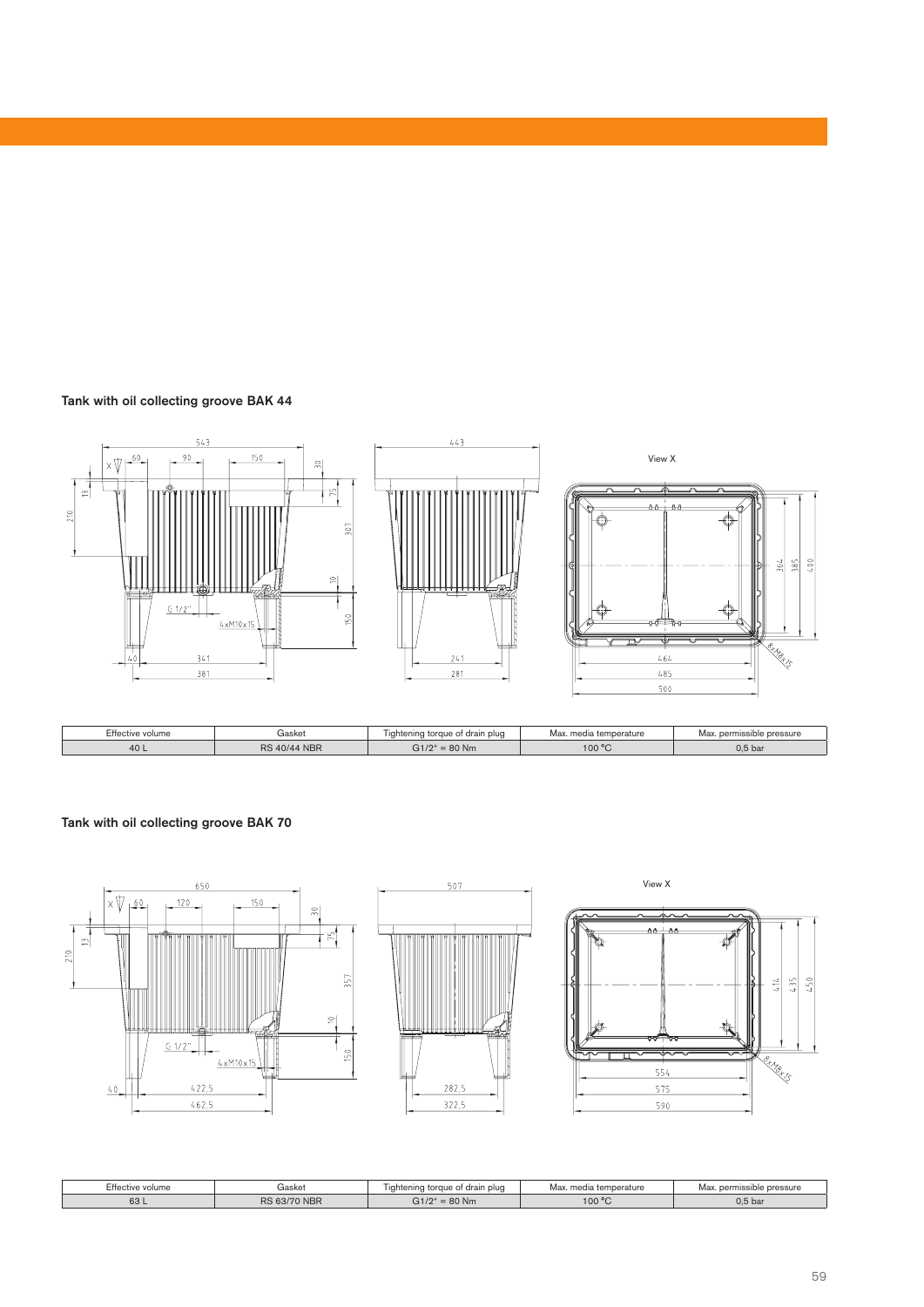# ALUMINIUM TANK TYPE BAK HYDRAULIC COMPONENTS

# Tank without oil collecting groove



### Tank without oil collecting groove BAK 10



| Effective volume | Gasket | Lightening torque of drain plug | Max. media<br>↑ temperature | nissible pressure<br>Max. perm |
|------------------|--------|---------------------------------|-----------------------------|--------------------------------|
| 0F<br>5.0 L      | FD 10  | $= 50$ Nm<br>G3/8 <sup>4</sup>  | 100 °C                      | $0,5$ bar                      |

# Tank without oil collecting groove BAK 20



| Effective volume       | iasket | drain plug<br><b>ning</b><br>±iaht∈<br>ı toraue of | Max<br>. media temperature | Max<br>pressure<br>narmice<br>ماطب<br>1.11115 |  |
|------------------------|--------|----------------------------------------------------|----------------------------|-----------------------------------------------|--|
| $\Omega$<br><b>IOL</b> | FD 20  | 50 Nm<br>G3/8                                      | 100 °C<br>$\cdot$          | $0.5$ bay                                     |  |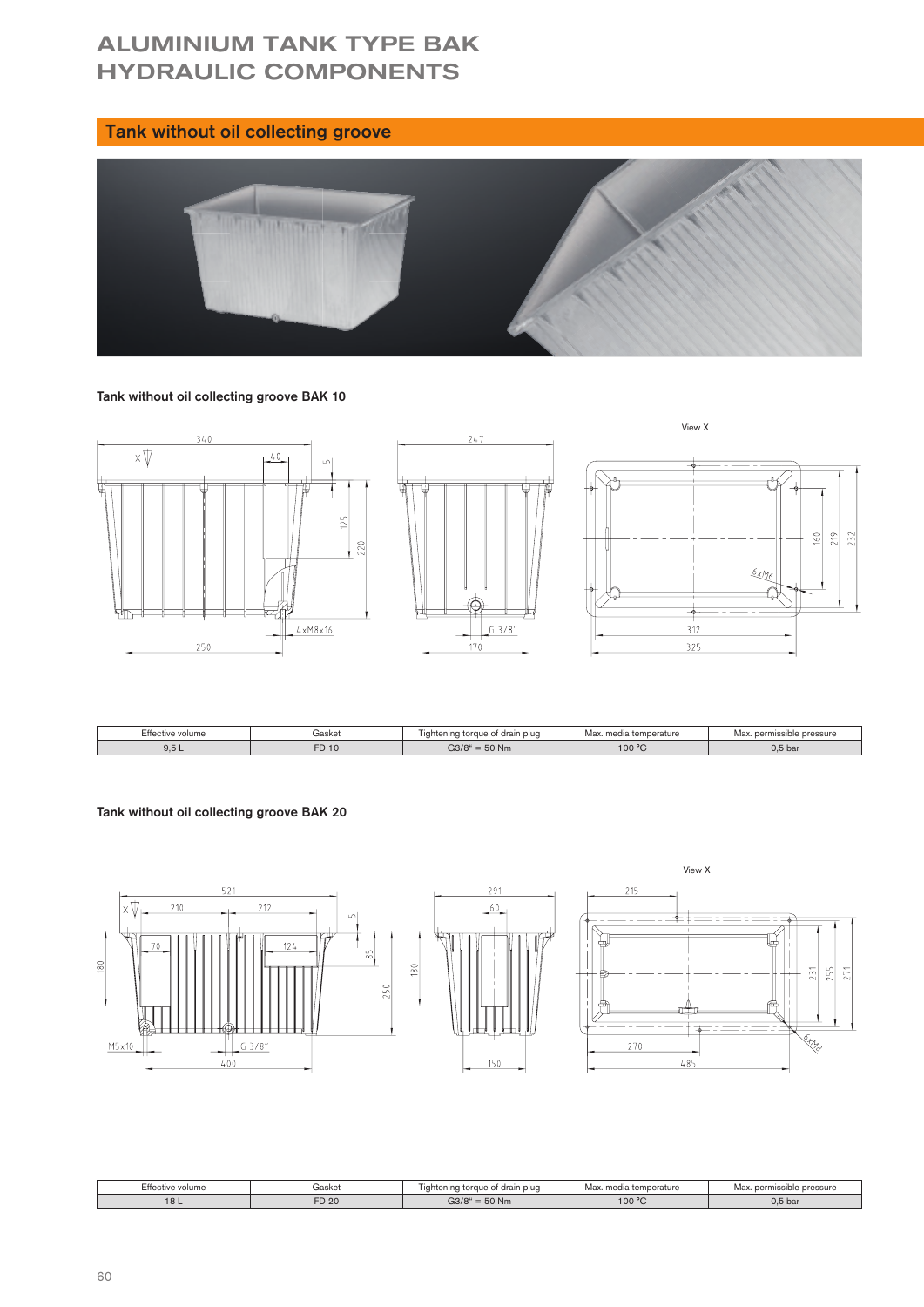



| $- \cdot -$<br>Gasket<br>$  -$<br>tive volume: |           | drain plud<br>tenına<br>torque of | temperature<br>Max<br>med | sible pressure<br>narmit<br>max |  |
|------------------------------------------------|-----------|-----------------------------------|---------------------------|---------------------------------|--|
| 07<br><u>21</u>                                | RS 30 NBR | $C + 104$<br>$= 80$ Nm<br>G 172   | 100 °C                    | 0.5 <sub>b</sub>                |  |

Tank without oil collecting groove BAK 40







| Effective volume                 | aasket |                                | Max. media temperature | . permissible pressure<br>Max |  |  |
|----------------------------------|--------|--------------------------------|------------------------|-------------------------------|--|--|
| <b>NBR</b><br>DC.<br>10/4<br>40L |        | $\sim$ $+104$<br>80 Nm<br>-217 | 100 °C                 | $0,5$ bai                     |  |  |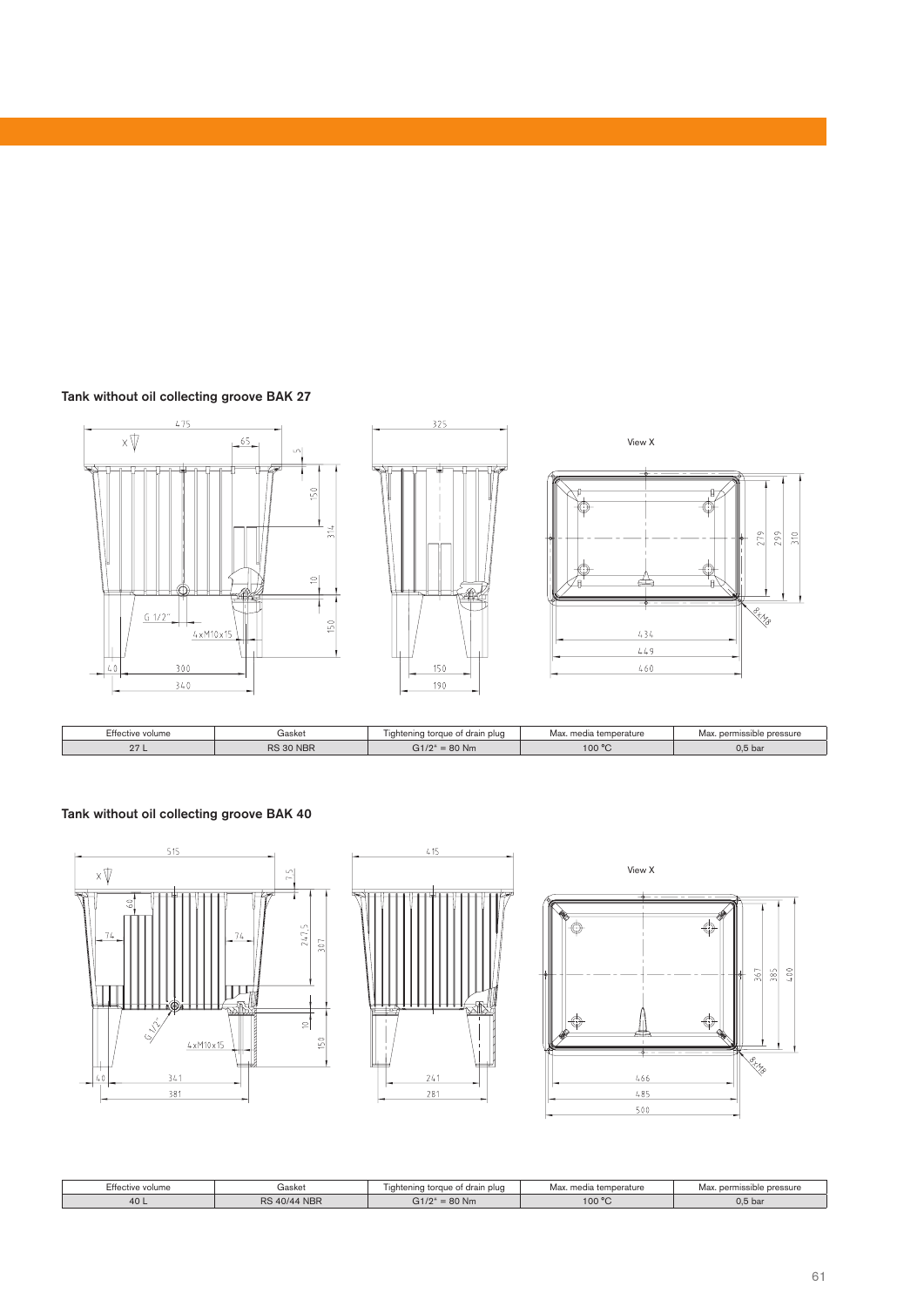# ALUMINIUM TANK TYPE BAK HYDRAULIC COMPONENTS

# Tank without oil collecting groove

BAK 63



| Effective volume | iasket | drain plud<br><b>Idhte</b><br>5000<br>ı toraue<br>- | Max<br>temperature<br>ma <sub>c</sub> | Ma<br>pressure<br>permissibl<br>S |  |
|------------------|--------|-----------------------------------------------------|---------------------------------------|-----------------------------------|--|
| 63 L             | nс     | 80 Nm                                               | 100 °C<br>◡                           | 0.5 <sub>bar</sub>                |  |

BAK 100



| Effective volume<br>iaskel |                   | drain<br>torque<br>ı plua<br>itenina | Max<br>$t_{\alpha m n}$<br>$m \wedge d$<br>∀ialure | pressure           |
|----------------------------|-------------------|--------------------------------------|----------------------------------------------------|--------------------|
| 95 L                       | <b>RS 100 NBR</b> | 0.4104<br>80 Nm                      | $-100 °C$                                          | 0.5 <sub>bar</sub> |